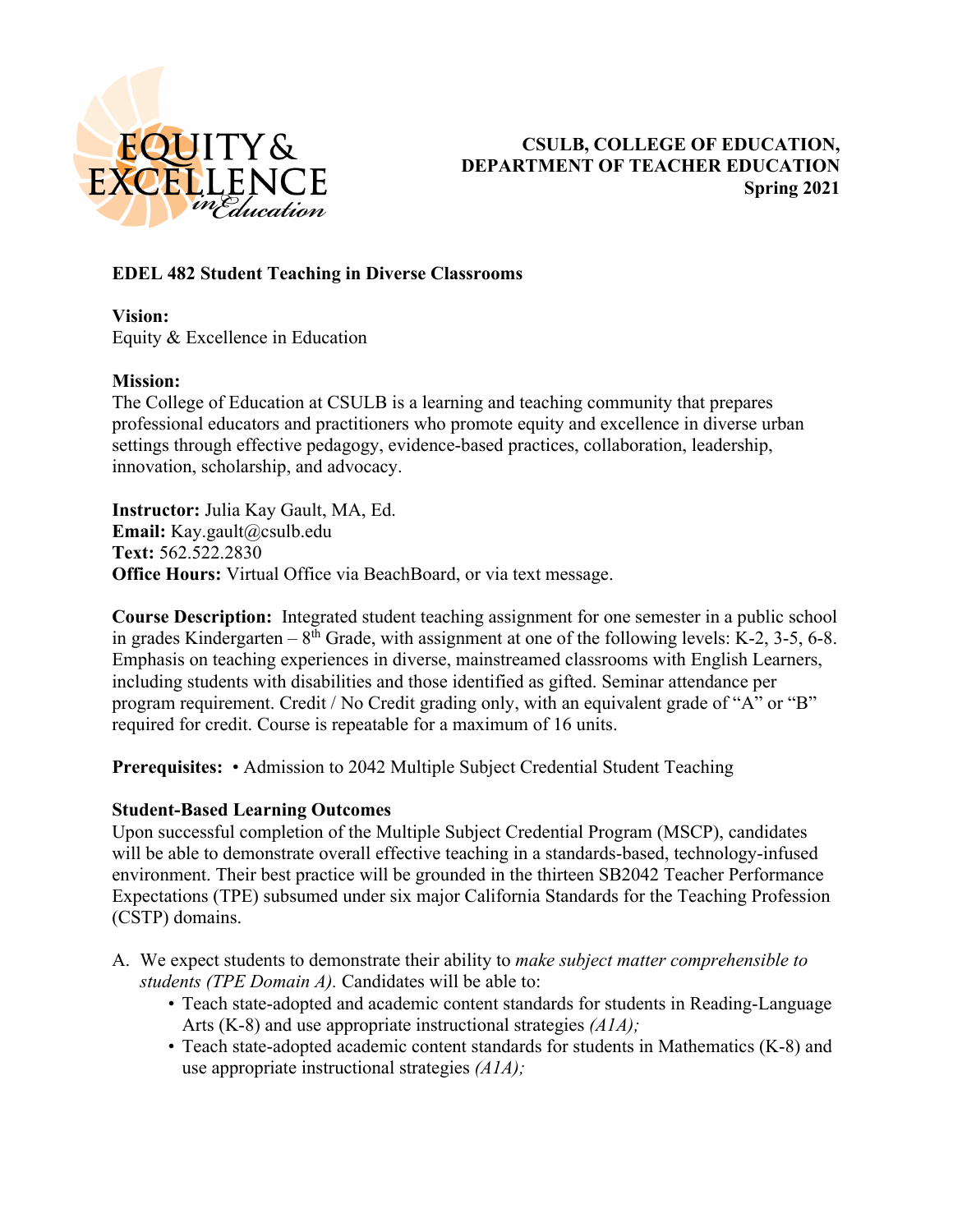

- Teach state-adopted academic content standards for students in Science (K-8) and use appropriate instructional strategies *(A1A);* 
	- Teach state-adopted academic content standards for students in History-Social Science (K-8) and use appropriate instructional strategies *(A1A)*.
	- Use technology appropriately to support learning in each discipline *(Standard 9)*.
- B. We expect students to demonstrate their ability to *access student learning (TPE Domain B).* Candidates will be able to:
	- Use a variety of formative and summative, formal and informal assessments to measure student learning *(B2);*
	- Use progress monitoring assessments to determine students; achievement of the K-8 academic content standards *(B2);*
	- Teach students how to assess their own learning *(B2);*
	- Analyze student work to assess what and how they are learning *(B2);*
	- Administer the state-adopted assessment program appropriately and use standardized test results to develop or modify instruction *(B3);*
	- Interpret assessment data to identify level of proficiency of English language learners in English and students; primary language *(B3);*
	- Communicate with students, families, and others about student learning *(B3);*
	- *•* Use technology for information collection, analysis, and managements *(Standard 9)*.
- C. We expect students to demonstrate the ability to *engage and support all students in learning (TPE Domain C).* Student Teachers demonstrate their ability to:
	- Model active listening in the classroom *(C4);*

• Provide opportunities and adequate time for students to practice and apply what they have learned *(C4);*

- Communicate instructional objectives to students *(C5);*
- Facilitate students' active and equitable participation in learning activities *(C5);*
- Use community resources, student experiences, and applied learning activities to make instruction relevant. *(C5);*
- Teach students to respond to and frame meaningful questions *(C5*);
- Use a variety of instructional strategies and resources appropriate to all students' developmental levels and academic learning needs including physical and grouping arrangements to support learners with disabilities and support for students identified as having behavior problems (*C6)*;

• Apply theories, principles, and instructional practices for English language development *(C7);*

• Plan lessons for English language development based on the cognitive, pedagogical, and individual factors that affect student's language

acquisition *(C7)*;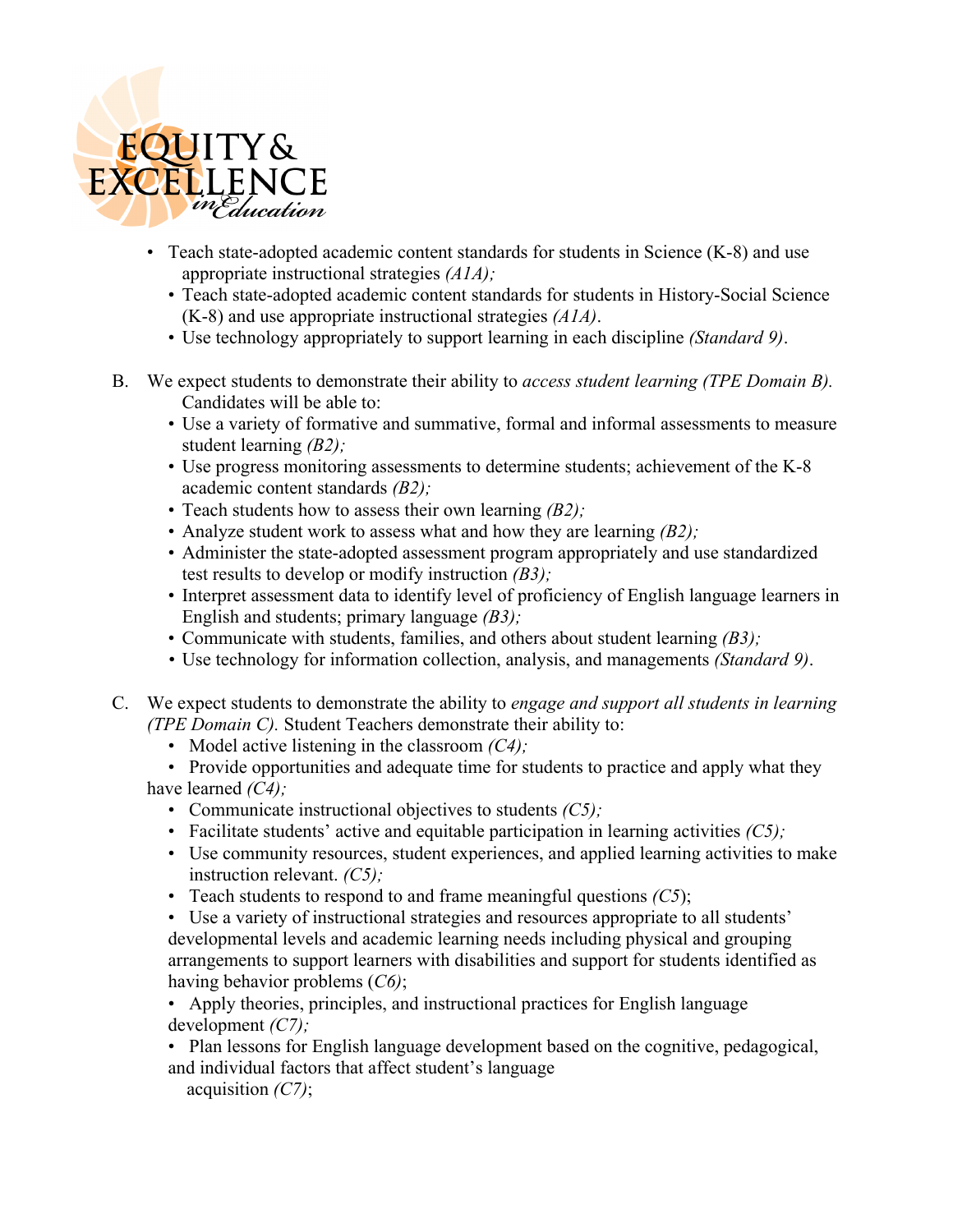

- Implement an instructional program that facilitates English language development *(C7)*; • Differentiate instruction based on information about students' backgrounds, prior
	- learning, and assessed levels of literacy in English and their first language *(C7)*;
	- Provide access to the core curriculum for students with diverse abilities including those with disabilities and those identified as gifted *(Standard 4).*
- D. We expect students to demonstrate the ability to *plan instruction and design learning experiences for students (TPE Domain D).* Student Teachers demonstrate this ability to:
	- Apply their knowledge of child and adolescent development to understand their students *(D8)*;
	- Interact with students in order to understand students' abilities, ideas, interests, and aspirations *(D8)*;
	- Use observation, consultation, reflection and assessment data to identify students needing

 specialized instruction (including those with disabilities and those identified as gifted) *(D8*);

- Use clear long-and short-term standards-based goals for student learning *(D9)*;
- Value and use students' backgrounds, interests, and developmental needs to plan instructional lessons *(D9)*;
- Establish and articulate appropriate learning objectives *(D9)*;
- Sequence instruction so the content to be taught connects to preceding and subsequent content *(D9)*;
- Plan lessons using appropriate instruction strategies, grouping strategies, and instructional material to meet students' needs and learning goals *(D9)*;
- Use differentiated instruction to accommodate varied student needs (including those with disabilities and those identified as gifted) *(D9)*;
- Plan how to use appropriate support personnel when they are available to help students reach instructional goals *(D9).*
- E. We expect students to demonstrate the ability to *create and maintain effective*

*environments (TPS Domain E)* for pre-K-8 students' learning. Candidates will be able to:

• Allocate and adjust instructional time to optimize the learning opportunities and outcomes for all students in relation to the academic content standards, instructional goals, and scheduled academic tasks *(E10);*

• Use procedures for routine tasks and manage transitions to maximize instructional time  $(E10)$ ;

• Adjust the use of instructional time to optimize the learning opportunities and outcomes for all students *(E10)*;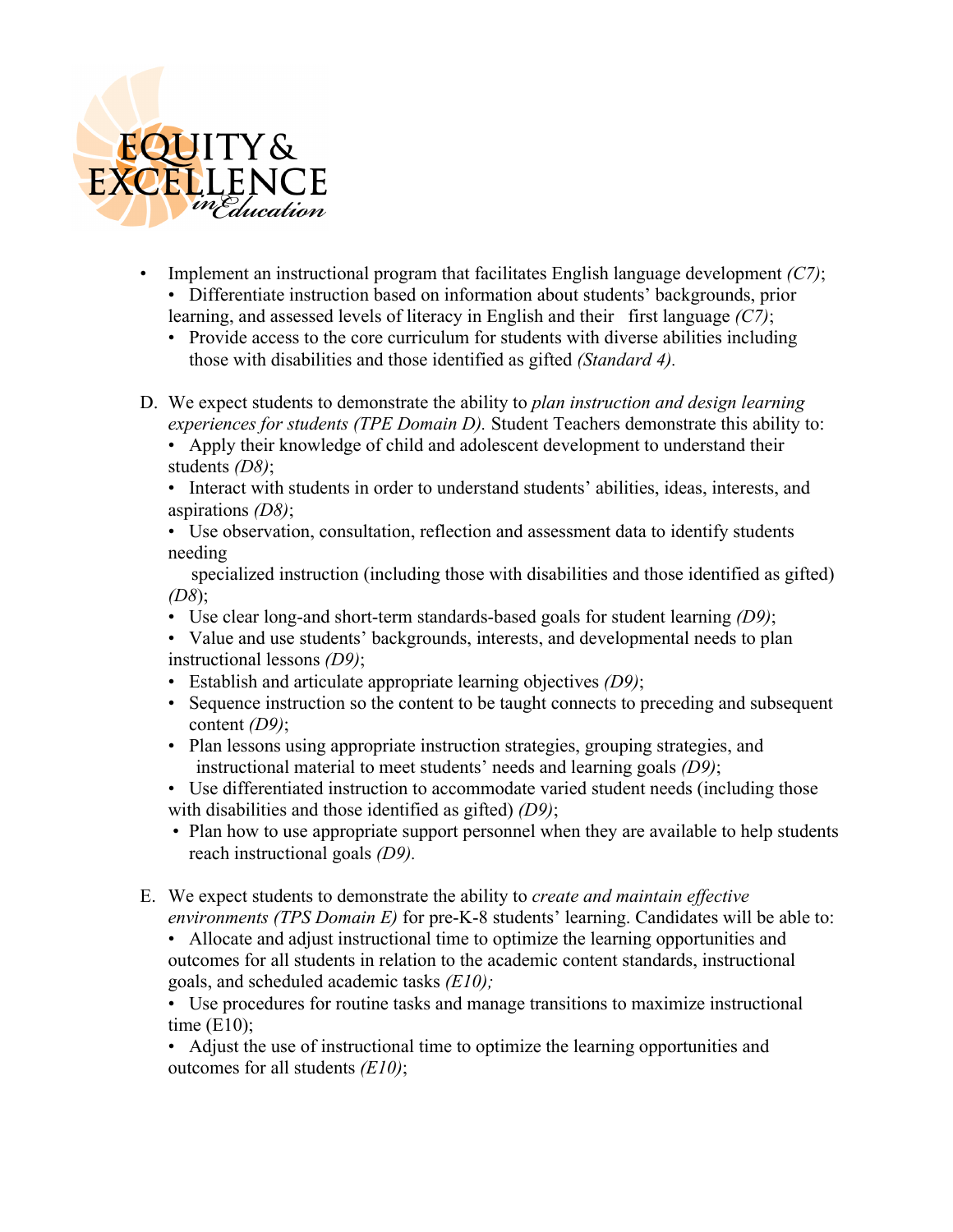

• Develop and maintain clear expectations for students' academic and social behavior *(E11)*;

• Design and implement a student discipline plan, including supporting students who are identified as having behavior problems, ADD, or ADHD (*E11)*;

• Establish a rapport with students and their families to support student academic and personal success *(E11)*;

• Respond appropriately to sensitive issues and classroom discussions *(E11)*;

• Help students learn to work independently and responsibly with others *(E11).*

- F. We expect students to demonstrate the *ability to develop as a professional educator (TPE Domain F)*. Student Teachers demonstrate their ability to:
	- Be aware of their own values and biases and resist racism and intolerance *(F12)*;
	- Understand and implement elements of California and federal laws and procedures related to the education of English learners, students with disabilities, and those

identified as gifted *(F12)*;

- Identify suspected cases of child abuse, neglect, or sexual harassment and carry out related laws and district guidelines *(F12)*;
- Maintain a non-hostile classroom environment and implement appropriate laws and procedures when dealing with inappropriate or violent student behavior *(F12)*;
- Evaluate their own teaching practices and subject matter knowledge in reference to student learning and the state-adopted academic content standards *(F13)*; and

• Use the plan, teach, reflect, and apply cycle to prioritize goals for increasing their teaching effectiveness and subject matter knowledge *(F13).*

# **Definition of Satisfactory MSCP Program Completion Requirements for the Preliminary Credential**

Completion of the MSCP program is defined by each candidate's successful completion of all MSCP program requirements including:

- 1. Satisfactory completion of all MSCP course work
- 2. Satisfactory completion of student teaching fieldwork and seminars
- 3. Passage of all required measures of competence
	- CBEST
	- Subject matter competence (CSET)
	- RICA
	- U.S. Constitution requirements, and
	- Level 1 Technology
	- CalTPA Tasks 1 and 2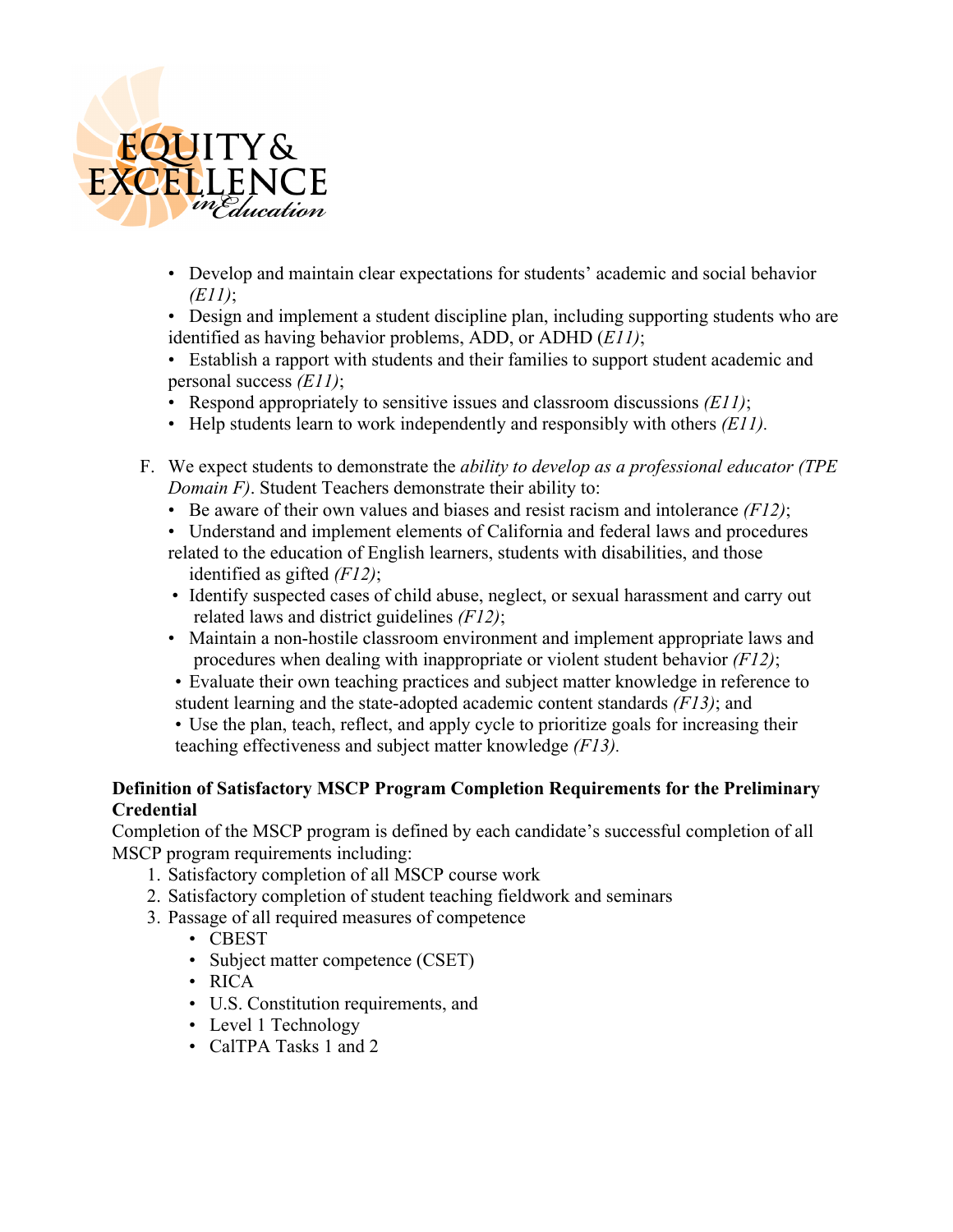

# **Outline of Subject Matter**

## **A. Expectations During Student Teaching**

- 1. Practice, reflect upon, and master the 13 TPEs (see Grading and Assessment) (Standard 6)
	- Candidates have their performance formatively assessed according to TPEs by trained assessors of beginning teachers, with appropriate feedback
	- Supervisors guide and mentor candidates in completing CalTPA Tasks 3 and 4
- 2. Complete CalTPA (Standard 6)
	- CalTPA 1 : Learning About Students and Planning Instruction
	- CalTPA 2: Assessment-Driven Instruction
- 3. Practice and refine expectations for professional teachers (Standard 15)
	- Analyze, implement, and reflect on the relationships between theory and practice as related to teaching and learning (Standard 3)
	- Evaluate instructional alternatives, articulate the pedagogical reasons for instructional decisions, and reflect on teaching practice (Standard 4)
	- Experiment with alternative approaches and assess instructional practices related to:
	- State-adopted academic content standards and curriculum frameworks
	- Principles of human development and learning
	- Observed effects of different practices (Standard 4)
	- Work to ensure educational equity for all children (Standard 5)
	- Continue to identify, analyze, and minimize personal and institutional bias (Standard 5)

• Effectively deliver a comprehensive program of instruction in reading, writing, and related language arts aligned with the state-adopted English Language Arts Academic

Content Standards for Students and the Reading / Language Arts Framework (Standard 7)

• Demonstrate ability to plan and implement instruction that fosters student achievement of state-adopted academic standards for students, using appropriate instructional

strategies and materials (Standard 8)

• Appropriately use computer-based technology to facilitate the teaching and learning process, including selecting and evaluating a wide array of technology for use in relation to the state-adopted academic curriculum (Standard 9)

• Recognize effects of student health and safety on learning and apply legal responsibilities of teachers, intervening when necessary to access site-based support to meet the individual needs of each student (Standard 10)

• Appropriately draw upon knowledge of child growth and development, human learning, and social, cultural, and historical foundations of education (Standard 11)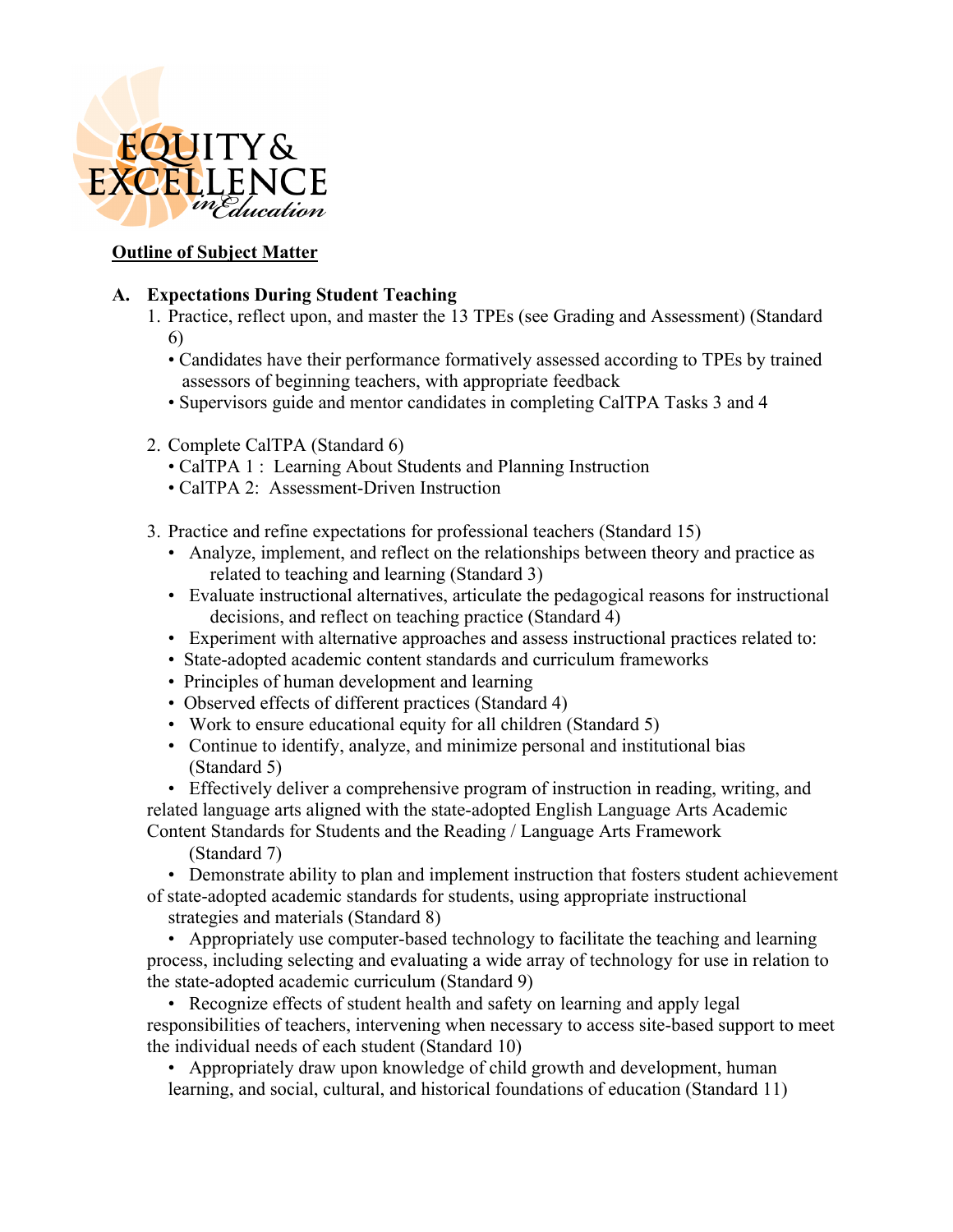

• Develop a professional perspective including the ethical commitment to teach every student effectively and to develop as a professional educator (Standard 12)

• Provide equitable access for all students to the core academic content, to promote academic progress equitably and conscientiously, and to foster the intellectual, social, and personal development of their students (Standard 12)

• With guidance, to implement an instructional program that facilitates English language acquisition and development, diagnosing students' language abilities and providing access to the achievement of the state-adopted academic content standards (Standard 13)

• Teaching special populations (students with disabilities, students on a behavior plan, and those identified as gifted) in the general education class (Standard 14)

• Demonstrate different instructional strategies to attempt to ensure that all students have access to the core curriculum (Standard 14)

• Demonstrate a positive, inclusive climate of instruction for all special populations in the general classroom (Standard 14)

4. Observe and teach in all curricular areas: reading, writing, and related language instruction in English; mathematics; science; history-social science; visual and performing arts; physical education; and health.

- 5. Candidates are assessed through the use of both formative and summative assessments embedded throughout the program and provided timely feedback (Standard 19)
	- Feedback is provided on progress toward TPEs in a variety of formal and informal ways, including Clinical supervision where students prepare a formal lesson plan, the lesson is observed by the University Supervisor / Master Teacher, and the student formally reflects on the lesson and ways to improve performance

• A formal midterm evaluation is conducted where the student teacher is encouraged to self-assess performance and the master teacher and university supervisor provide feedback

• Tasks of the TPA are administered during student teaching

• A formal final evaluation form, the Summative Evaluation, which becomes part of the

candidate's file in the Credential Center, is completed by the Master Teacher and the University Supervisor (Standard 19)

6. Successful completion of TPAs is required for a grade of Credit.

## **Additional Expectations**

- 1. Attend all Student Teaching colloquia, including Orientation workshops, Credential Center and Educational Career Services workshops, Professional Development Day, etc.
- 2. Maintain regular and consistent on-time attendance at the school site.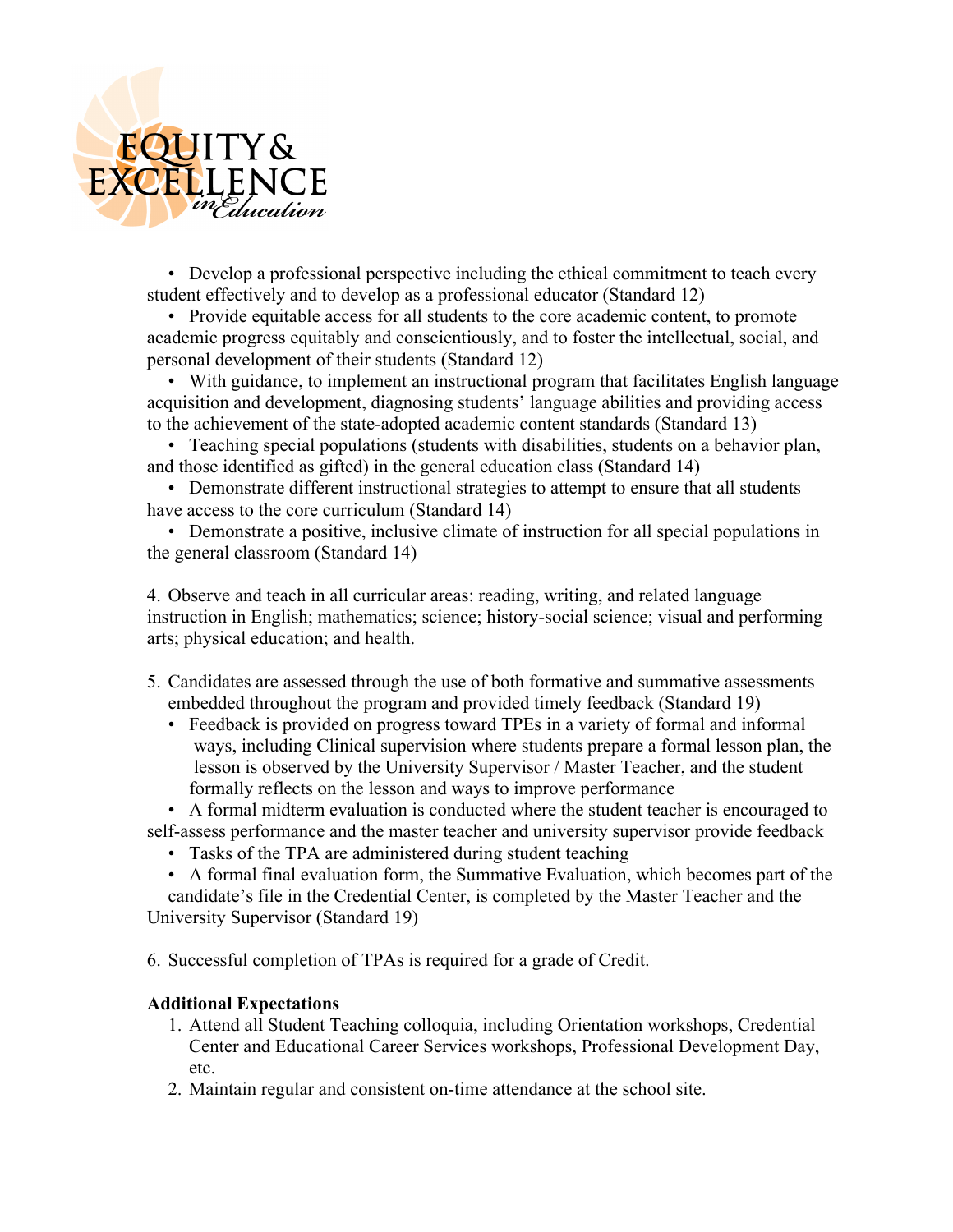

3. Participate in all seminar sessions / electronic discussions during the semester (see current CSULB Catalog of Undergraduate and Graduate Studies for attendance requirements).

- 4. Satisfactorily complete all seminar assignments as required by the course instructor/supervisor.
- 5. Be in an appropriate classroom for the entirety of the university semester.

6. Student teaching placements are made through the CSULB MSCP Student Teaching Office.

# **B. Placement Requirements**

1. In a district that recruits and hires beginning teachers and which has an established partnership with CSULB Teacher Preparation Programs (Standard 2); partners have frequent communication regarding required coursework and supervised fieldwork (Standard 18)

2. Fieldwork sites selected based on the effectiveness of observed teaching and learning, and at sites where the state-adopted academic core curriculum is effectively implemented (Standard 16)

3. With Master Teacher whose instructional approaches and methods in reading are consistent with a comprehensive, systematic program and who collaborates with CSULB University Supervisor and others in program (Standard 7)

4. University Supervisor appraises the qualifications of the school-based supervisor and provides role-specific orientation for site personnel (Standard 16)

5. Selection criteria and procedures for supervising teachers include (Standard 16):

- Knowledgeable of state-adopted content standards
- Effective in collaborating and communicating with other teachers
- Hold appropriate credentials
- Effective in supervising credential candidates

• Knowledgeable of current educational theory and practice and the developmental stages of learning-to-teach

• Sponsor expectations for supervising teachers and the state-adopted academic content standards and frameworks

• Promote reflective practice

6. Each candidate observes and participates in two or more of the following grade spans: K-2, 3-5, 6-9 (Standard 15)

• For students interested in teaching CORE in middle school, the upper level placement will be in a middle school setting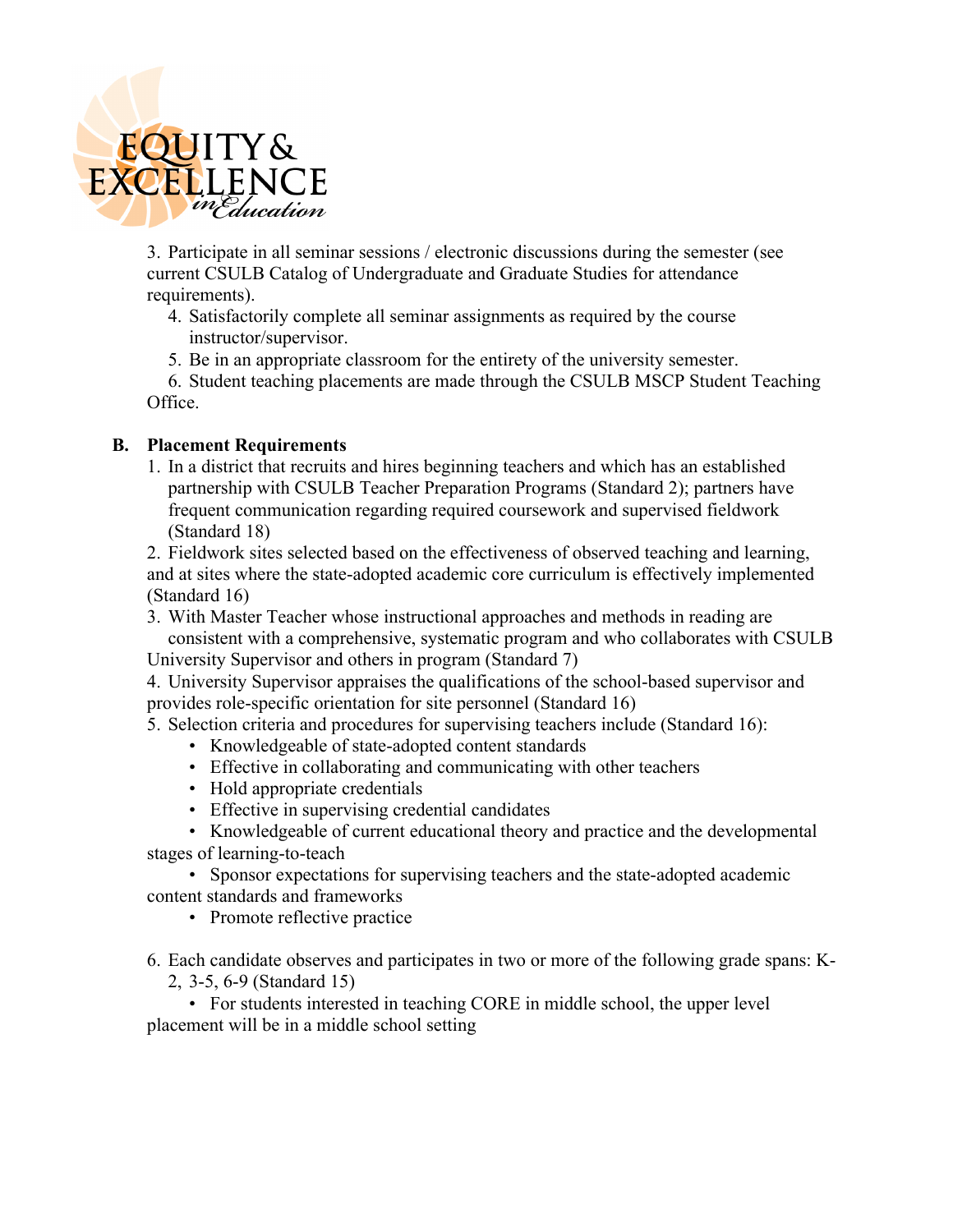

• All students must have one placement in a K-5 classroom where they can gain experience with beginning reading instruction (Standard 7). All students will have an additional placement in an alternate grade level for twenty hours of observation at the same site.

- All students must have one placement where 26% of the students or more are English Language Learners (Standard 16)
- All students must have one placement where students have social/cultural backgrounds different from that of the candidate

• All students must have one placement in a hard-to-staff classroom and/or underperforming school (Standard 15)

• Whenever possible, Student Teachers will be placed in schools where technology is being used to enhance learning

# **C. Nature of Assignment**

• Completely individualized situation, depending upon unique candidate and characteristics of placement

• Integral part of teacher preparation program, and the capstone experience, where candidates have opportunity to fully interrelate ideas and information within and across the major subject areas (Standard 8) and to integrate all previous coursework and apply it in this most complex and challenging aspect of their fieldwork (Standard 18) Supervised fieldwork, with the equivalent of 15 weeks of full-time student teaching

(Standard 15)

- Practice, refine, and master TPEs previously introduced (Standards 1, 15, 18)
- Preparation to serve as competent beginning teacher in an induction program (Standard 15)

• Collegial planning to design and deliver effective, coordinated instruction for students (Standard 12)

• Student Teacher assigned increasing responsibility for subject matter to be taught, groups to be taught, and/or times of the day

- Master Teacher /University Supervisor determine developmental readiness of candidate to be given instructional responsibility daily for whole class (Standards 15, 17)
	- Full responsibility for minimum of one full week during first placement
	- Full responsibility for minimum of two full weeks during second placement

NOTE: The content of this course is related to all of the California Commission on Teacher Credentialing (CTC) *Standards of Quality and Effectiveness for Professional*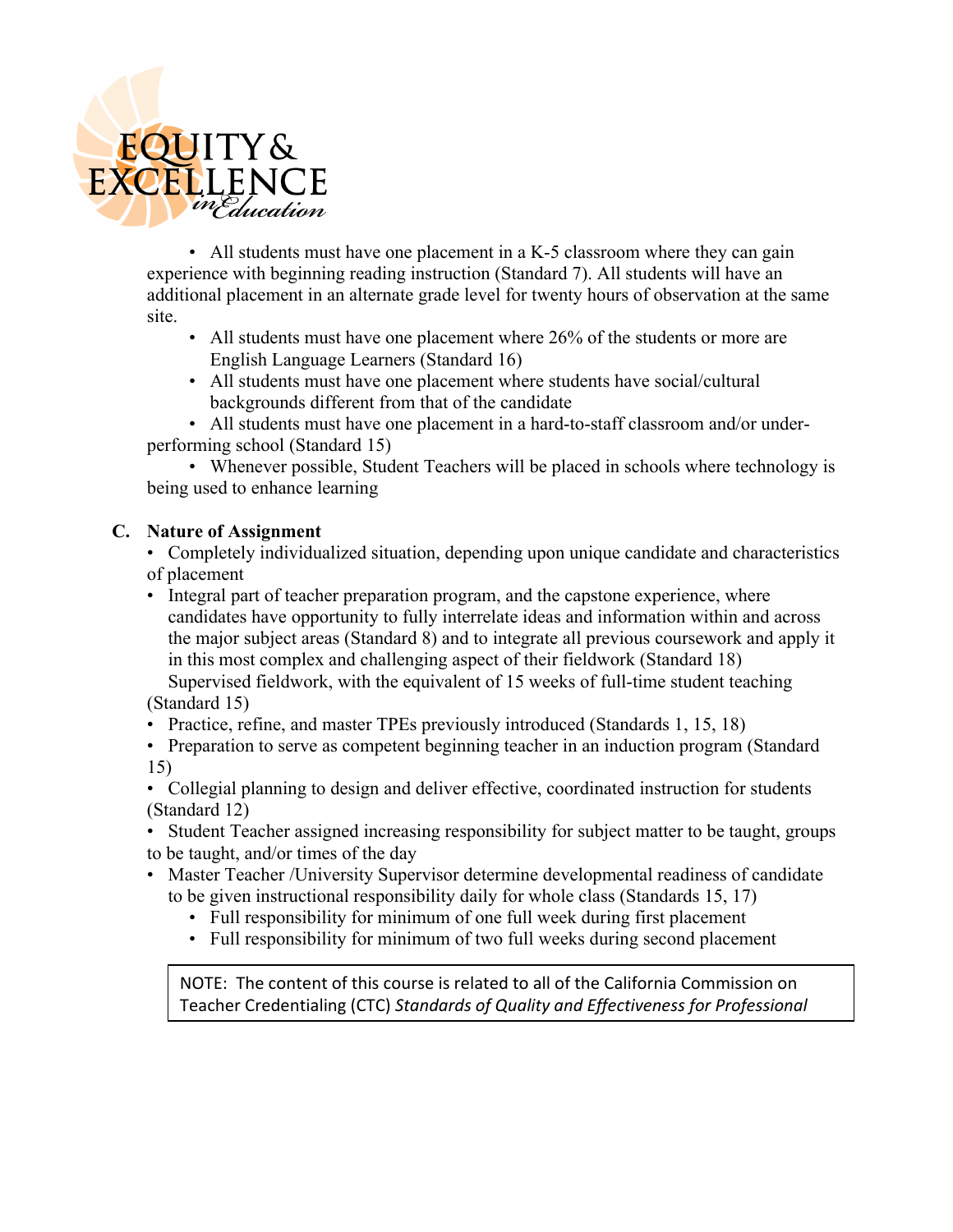

# **D. Required Texts**

- Student Teaching Handbook
- Instructional Planning Handbook
- CalTPA Candidate Handbook

# **E. Grading and Assessment System**

Students are expected to meet all requirements of the University Supervisor and day-to-day teaching responsibilities. Specifically, they should:

- 1. Master all 13 TPEs, as documented by acceptable rankings on all six domains of the **CSTP** 
	- Domain A: Making Subject Matter Comprehensible to Students
	- Domain B: Assessing Student Learning
	- Domain C: Engaging and Supporting Students in Learnings
	- Domain D: Planning Instruction and Designing Learning Experiences for Students
	- Domain E: Creating and Maintaining Effective Environments for Student Learning
	- Domain F: Developing as a Professional Educator
- 2. Complete CalTPA Tasks which will include the development of one unit plan and several lesson plans, geared for the target age group, that include learner objectives, strategies, activities, materials, and assessment plans that are well defined and coordinated with each other and which include clear alignment with state-approved academic content standards and which include examples of adaptations in curriculum for students who are English Language Learners, who have disabilities, and who are gifted.
- 3. Maintain a grade book to monitor student work
- 4. With assistance of Master Teacher, identify the personnel resources at their school site for initiating the pre-referral intervention process for students having academic and/or behavior problems in the classroom; conduct an assessment of a learner (preferably an English Language Learner) who would benefit from pre-referral interventions and implement a minimum of three interventions
- 5. Have available during student teaching their "Learning & Assessment Portfolio" documenting development throughout the program in the various TPEs, along with crossreferenced reflection and examples of best practice

# **F. Policies for Attendance, Withdrawal, Late Assignments, Etc.**

Attendance is required for all Student Teaching colloquia, including Orientation workshops, Credential Center and Educational Career Services workshops, and Student Teaching Professional Development Day. **Attendance is required for all seminar sessions during the semester** (refer to current *CSULB Catalog of Undergraduate and Graduate Studies* for attendance requirements).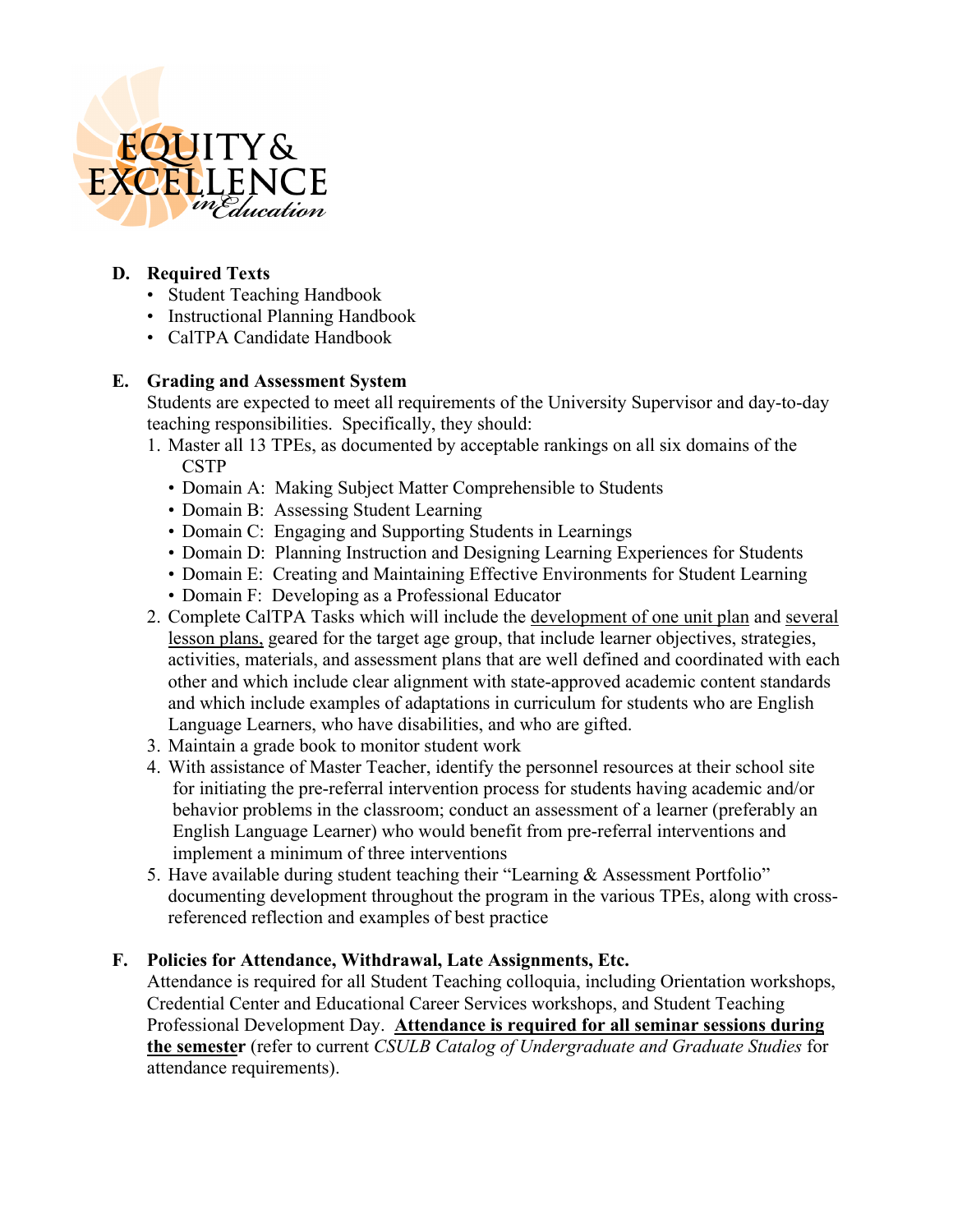

Student Teachers are expected to follow workplace rules established by the district and collective bargaining unit. Teachers are normally required to be on campus at least 30 minutes before the school day begins and remain at least 30 minutes after the school day. Student Teachers should notify their cooperating teacher and the appropriate front office person if they are going to be absent. They should leave detailed lesson plans for the length of their absence to assure smooth continuation of the instructional program. They should have contingency plans for a substitute teacher in the event of an unplanned absence. Student Teachers should notify their University Supervisor in the event of a prolonged absence, or if they will be absent on the day of a scheduled site visit. The Cooperating Teacher, University Supervisor, and the Student Teacher will negotiate the expected time on campus.

Student Teachers can be withdrawn from Student Teaching at the initiation of the program or receive no credit, or reduced credit, for prolonged absence that affects performance. Student Teachers can be withdrawn from Student Teaching at the initiation of the program for substandard performance. Students who are withdrawn by the program, or who receive no credit or partial credit for student teaching, must meet with the MSCP coordinator to determine the next steps. A petition to re-enter Student Teaching will be reviewed by the department Admission and Standards Committee. Readiness to resume Student Teaching will be determined by the Committee; the committee's decision is final.

Student Teachers may withdraw from Student Teaching for personal, medical, or financial reasons. Students who withdraw may apply to re-enter Student Teaching.

Student Teachers are expected to conduct themselves within the norms of the profession and the standards of the school. This applies to standard for dress and relations with colleagues, students, and parents.

## **G. Statement Regarding Students with Disabilities**

Students with disabilities who require reasonable academic accommodations are strongly encouraged to register with the [Bob Murphy Access Center \(BMAC\)](http://web.csulb.edu/divisions/students/dss/) each semester. Students must submit supporting disability documentation to BMAC and provide faculty of any BMAC verification of accommodations as early in the semester as possible. BMAC is located in the Student Success Center, Room110 and can also be reached by phone at (562) 985-5401 or via email at [bmac@csulb.edu.](mailto:bmac@csulb.edu)

## *Statement Regarding Campus Programs and Services*

Please click on <http://web.csulb.edu/divisions/students/programs.html> for a list of general student supports offered by the Division of Student Affairs.